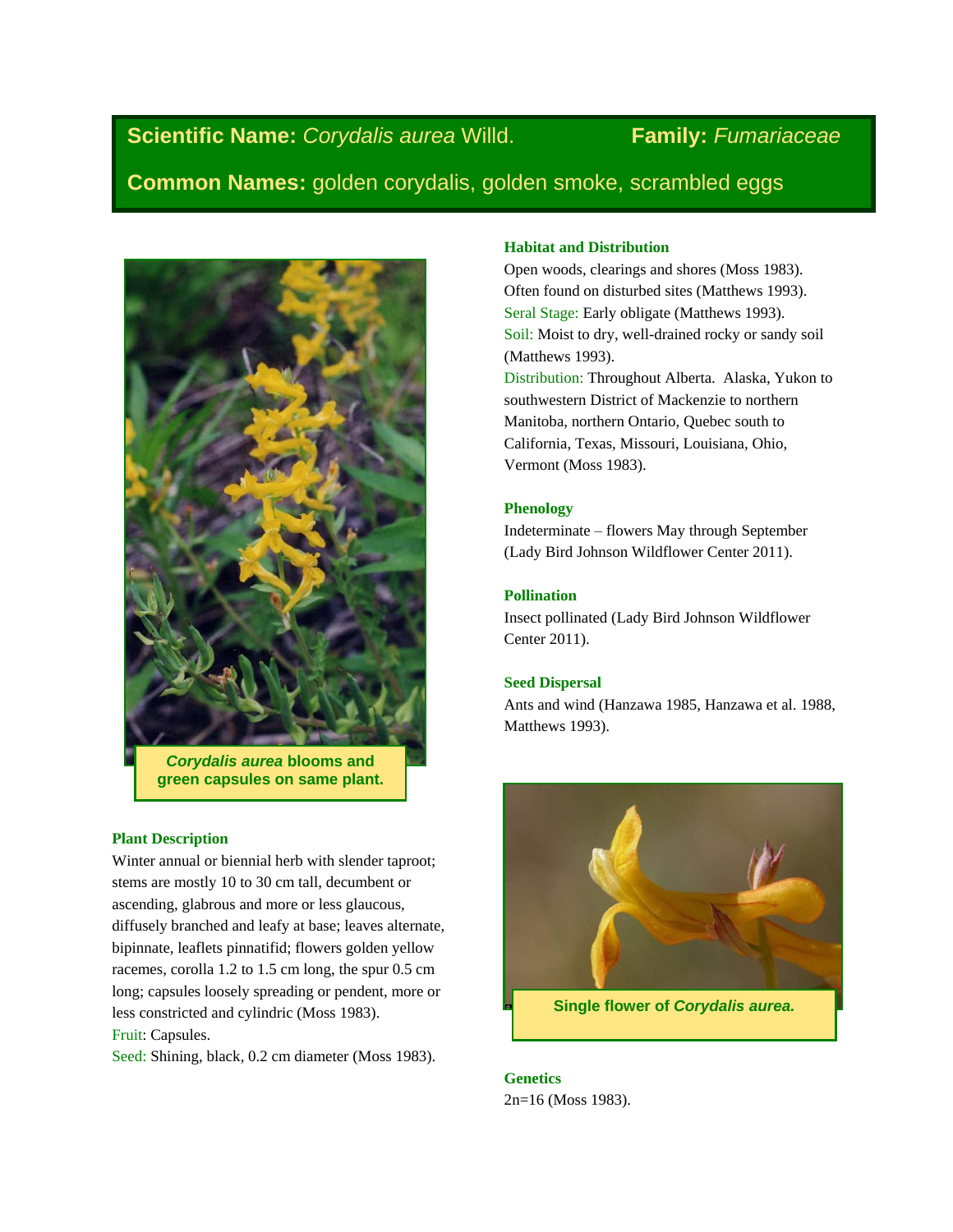# **Symbiosis**

None known.

#### **Seed Processing**

Collection: Stems can be snipped and stored in breathable bags prior to hanging or drying. Seed Weight: 1.09 g/1,000 seeds (Royal Botanic Gardens Kew 2008). Harvest Dates: Late July or August (Lady Bird Johnson Wildflower Center 2011). Cleaning: Air-dry seeds in paper or Tyvek bags at 15 to 25ºC. Crush material or remove large chaff and crush remaining material. Sieve to remove seeds from chaff using appropriate size screens (Matthews 1993).

Storage Behaviour: Likely orthodox. Storage: Store cool and dry (Matthews 1993). Longevity: May be long lived up to 160 years (Matthews 1993). Seeds in soil seed banks may live for decades or centuries until disturbance (Mackinnon et al. 2009).

### **Propagation**

Natural Regeneration: Naturally regenerates from seeds (Matthews 1993).

Direct Seeding: Surface sow in the spring (Plants for a Future 2011).

Micro-propagation: Tissue culture has been successful in some species of *Corydalis*.

#### **Aboriginal/Food Uses**

Medicinal: Tea used for painful menstruation, backache, diarrhoea, bronchitis, heart diseases, sore throat and stomach aches. Smoke from burning roots could be inhaled for headaches (Lady Bird Johnson Wildflower Center 2011).

Used medicinally for a variety of ailments, including rheumatism, diarrhoea, sores on the hands, stomach aches, menstrual problems, and sore throats, and as a general disinfectant (eFloras.org, n.d.).

However, may be toxic (Lady Bird Johnson Wildflower Center 2011, Plants for a Future n.d.).

#### **Wildlife/Forage Usage**

Unpalatable, with poor value of content and produces poisonous alkaloids (Mathews 1993). Some poisoning of cattle and sheep has been reported (Mackinnon et al. 2009).

# **Reclamation Potential**

An early seral species, *Corydalis aurea* would likely be easy to establish on freshly disturbed sites and would die off once the plant community stabilizes (Mackinnon et al. 2009, Matthews 1993).

#### **Notes**

Synonym *Capnoides aureum* (Willd.) Kuntze (ITIS n.d., Matthews 1993).

### **Photo Credits**

Photo 1: Anderson, J. USDA-NRCS PLANTS Database. Public Domain. Photo 2: Alexander, P.J. USDA-NRCS PLANTS Database. Public Domain.

### **References**

eFloras.org, n.d. *Corydalis aurea* Willdenow IN: Flora of North America. [http://www.efloras.org/florataxon.aspx?flora\\_id=1&t](http://www.efloras.org/florataxon.aspx?flora_id=1&taxon_id=233500427) [axon\\_id=233500427](http://www.efloras.org/florataxon.aspx?flora_id=1&taxon_id=233500427) [Last accessed October 10, 2013].

Hanzawa, F.M., 1985. Variation in the Interaction between *Corydalis aurea* and its ant seed dispersers. American Journal of Botany 72: 853-854.

Hanzawa, F.M., A.J. Beattie and D.C. Culver, 1988. Directed dispersal: Demographic analysis of an antseed mutualism. American Naturalist 131(1): 1-13.

ITIS (International Taxonomic Information System), n.d. *Corydalis aurea* Willd. IN: Integrated taxonomic information system on-line database. [http://www.itis.gov/servlet/SingleRpt/SingleRpt?sear](http://www.itis.gov/servlet/SingleRpt/SingleRpt?search_topic=TSN&search_value=18999) [ch\\_topic=TSN&search\\_value=18999](http://www.itis.gov/servlet/SingleRpt/SingleRpt?search_topic=TSN&search_value=18999) [Last accessed October 10, 2013].

Lady Bird Johnson Wildflower Center, 2009. *Corydalis aurea* Willd. IN: Native Plant Database.